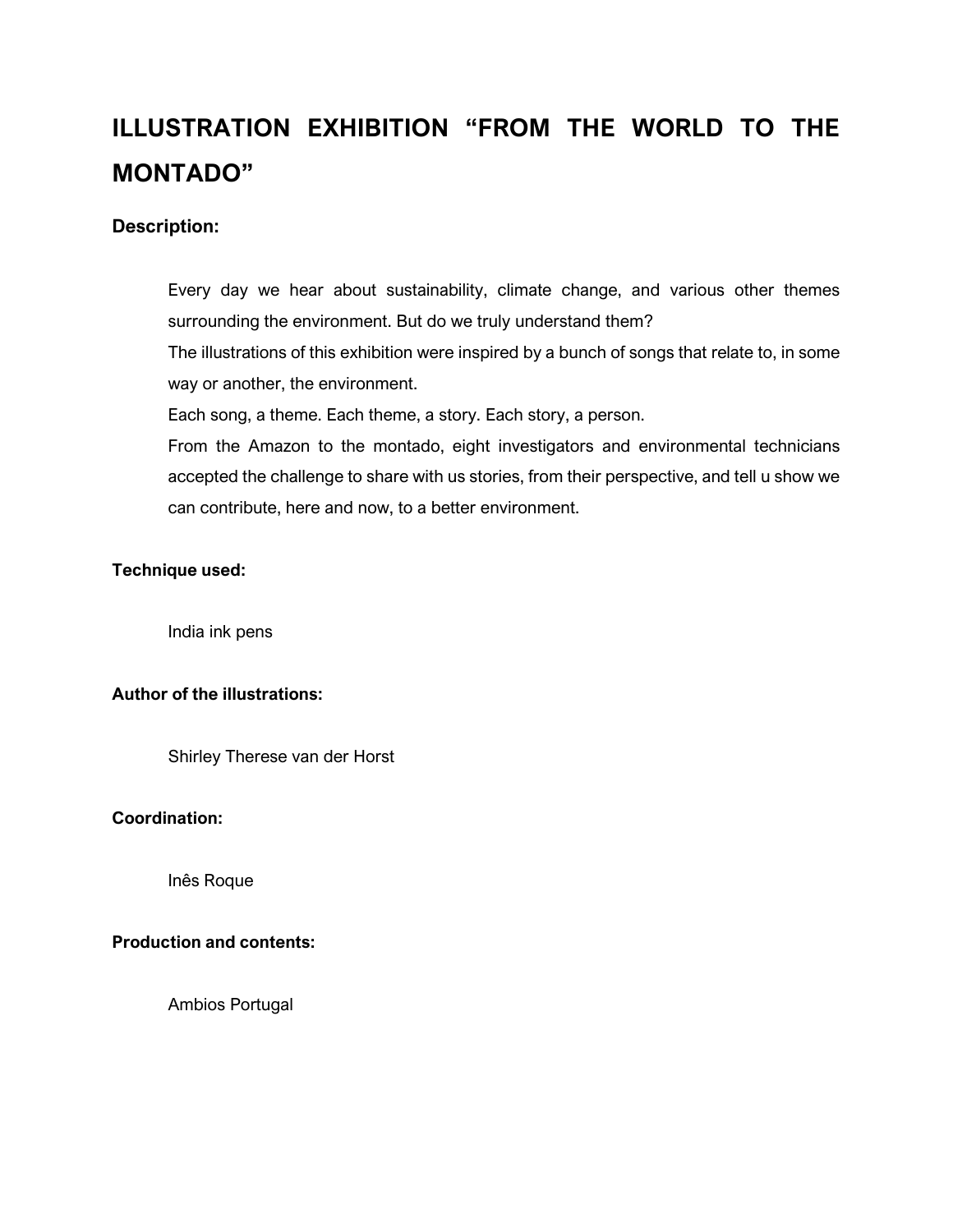#### **Quantity, material, and board dimensions:**

All the illustrations are printed on PVC board. Each illustration is accompanied by a legend. Two roll-ups also accompany the exhibition.

| Type of board              | <b>Illustration</b> | Introductory texto and<br>map | Legend     |
|----------------------------|---------------------|-------------------------------|------------|
| Quantity                   |                     |                               |            |
| Dimension (height x width) | 1094x920 mm         | 1094x920 mm                   | 210x297 mm |

| Roll-up                    |             |  |
|----------------------------|-------------|--|
| Quantity                   |             |  |
| Dimension (height x width) | 2000x850 mm |  |

## **Mounting:**



Installation of the nail hook on a wooden Wall covered by jute, where Velcro tape did not adhere enough.

Mounted with double-sided Velcro tape, and/or a modified nail hook (these last are included with the exhibition, for mounting instructions, see below).

If you intend to use the modified nail hook, there are 36 pieces, 4 for each board (1 above, 1 below and 1 on each side).

Caution is necessary when hammering in the nails, as the hammer and the nails can damage the board.

We propose you use the nails only on surfaces where the double-sided Velcro tape is not enough to keep the board up.

The legends are lighter and can most likely be fixed only with the Velcro tape, even on more difficult surfaces.